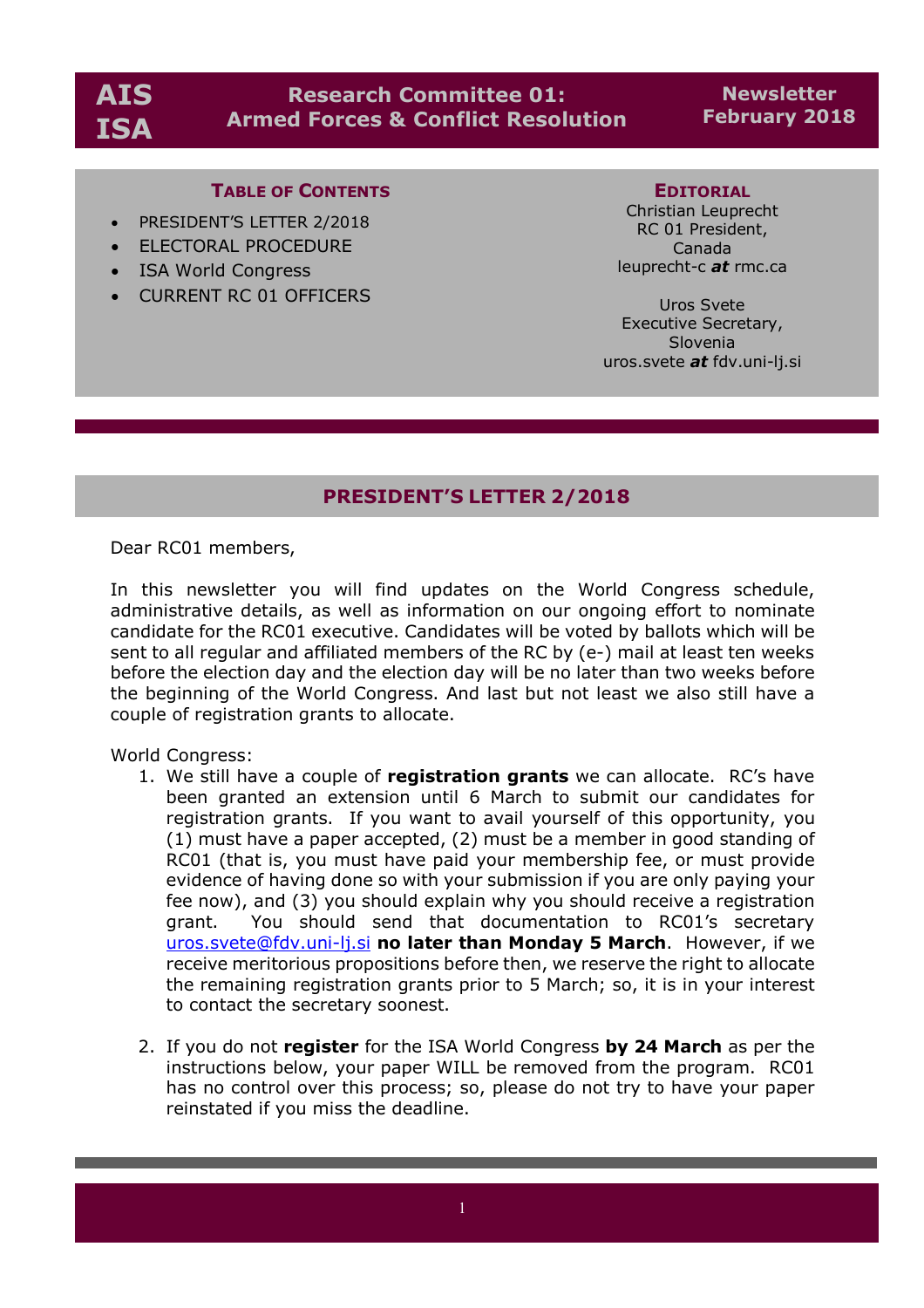

- *3.* You must also be a **member of RC01 by the date**, and have paid your membership fee through the ISA web site. As per previous instructions, *if your paper is allocated to a RC01 panel and you are not a member of RC01 by 24 March, your paper will be removed, which means it will disappear from the conference program.*
- *4.* If you need a visa to come to Canada, do not delay: visas can take a very long time; over the years I have seen many a good scholar miss a conference or workshop in Canada because their visa did not come through in time. At the same time, anyone I know who applied in good time has always gotten their visa; so, NOW is the time to apply – do not delay. There is no way of speeding up the process, and four months is about enough time have a visa issued.

**Lodging**: Hotels are plentiful and preferential rates for some hotels are available through ISA: http://www.isa-sociology.org/uploads/files/isa18wcs\_hotels.pdf

Toronto has become like most large cosmopolitan cities. It is very expensive. If you are an active or retired military member or work for a government or defence department, I MAY be able to secure military accommodation at a rate of about \$50/night + tax – spartan, and a bit out of the way form the Congress venue, but along the subway line and thus easy to access.

If you are looking for inexpensive accommodation within walking distance, I would recommend university residences at Ryerson University or the University of Toronto, both within walking distance. Opportunities and rates differ depending on whether you're a student. Obviously, these will be highly subscribed during the Congress; so, you're well advised to book early.

https://www.ryerson.ca/housing/summer-housing/

http://www.studentlife.utoronto.ca/hs/summer -- most of the UofT colleges on this list offer summer housing, but many you will need to contact directly to arrange for a room.

Not on the list is a nice graduate residence on the UofT campus: https://www.masseycollege.ca/catering/summer-rentals/

While there is now a train to Toronto's Pearson International Airport, your cheapest option is public transit:

https://www.ttc.ca/Riding\_the\_TTC/airport\_service/toronto\_pearson\_international.jsp

All that to say, while Toronto may look expensive, there are good options on a modest budget.

Dinner: I am planning a dinner for RC01 members as well as a daytrip to a military installation at either the beginning or end of Congress; likely at the end so plan to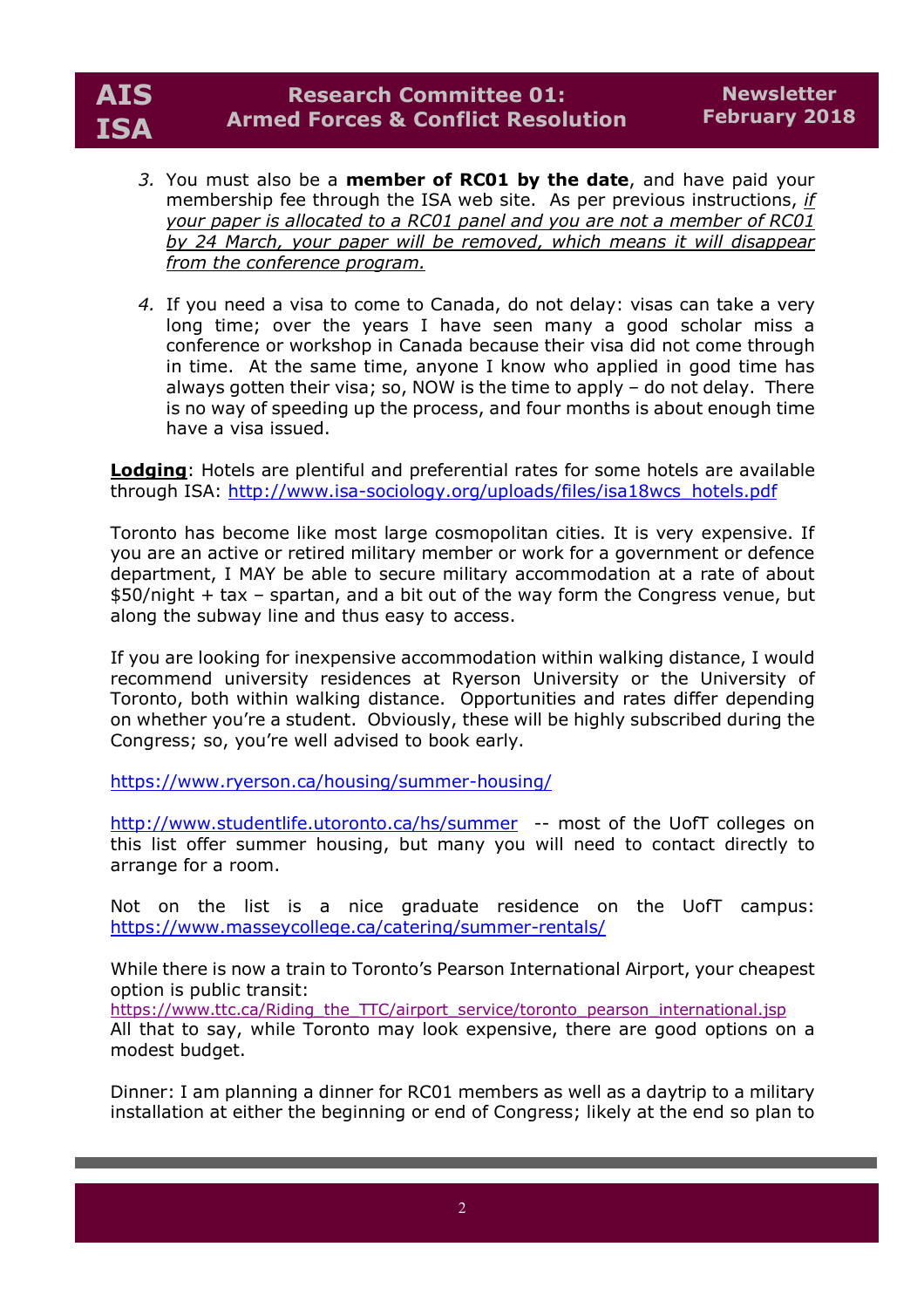stay an extra day. Details to follow.

Christian Leuprecht

## **ELECTORAL PROCEDURE**

The Nominating Committee consists of yagil.levy@gmail.com and gerhardkuemmel@bundeswehr.org

They have extended the deadline for nominations to the executive until **Sunday 4 March.** By then, please email them any proposals you have for the positions of president, vice president, executive secretary and executive committee. Please provide justifications for the people you are proposing, and keep in mind that we are looking for people who have an interest in being active on the executive and taking on specific tasks that will further the interests of the RC01.

## **ISA WORLD CONGRESS**

Regarding the World Congress. Details from the conference web site: http://www.isa-sociology.org/en/conferences/world-congress/toronto-2018/

## **PRELIMINARY SCHEDULE**

The preliminary schedule for the XIX ISA World Congress of Sociology is now available for you to access online. Please note this schedule is subject to changes. Preliminary Schedule:

https://isaconf.confex.com/isaconf/wc2018/webprogrampreliminary/meeting.html

#### **REGISTRATION**

The registration deadline for presenters is **March 20th 2018 24:00 GMT**. Presenters who fail to pay a registration fee by the deadline will be automatically deleted from the program. No extension of the deadline is possible.

Please note that Congress Registration is not the same as ISA Membership, they are two separate payments. You do not have to be an ISA member to register, but members receive a discounted registration rate. Click here to join ISA (http://www.isa-sociology.org/en/membership/individual-membership/)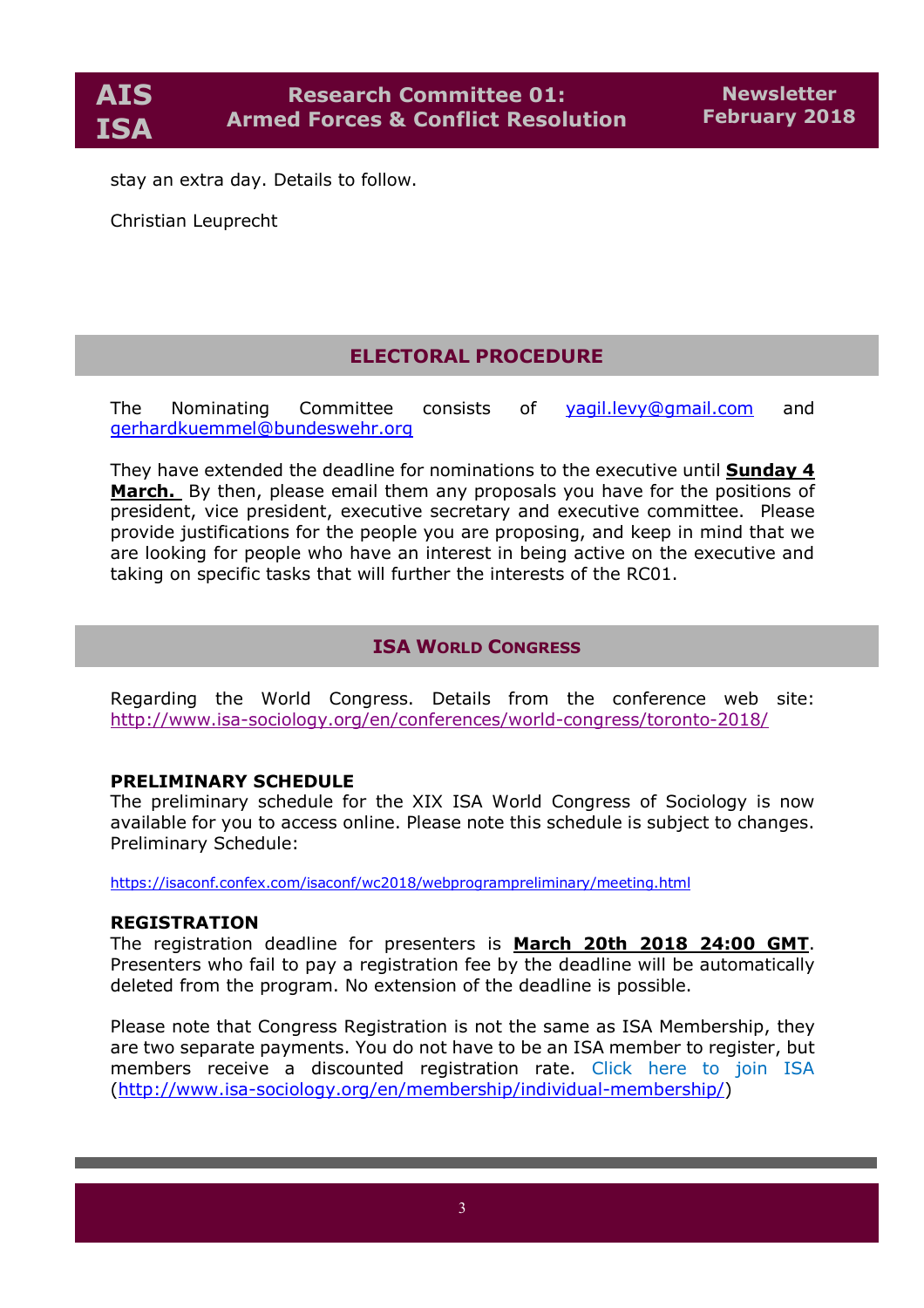

Please visit the link below for details on registration fees and to start the registration process.

Congress Registration:

https://isaconf.confex.com/isaconf/wc2018/registration/call.cgi

\*To ensure your registration is linked to the correct account, please register using email address lindy@sun.ac.za

PLEASE FOLLOW THE FOLLOWING LINKS FOR INFORMATION ABOUT ACCOMMODATION, TRAVEL AND VISAS

• **Accommodation Booking:** http://www.isa-sociology.org/uploads/files/isa18wcs\_hotels.pdf

• **Travel Information**: http://www.isa-sociology.org/en/conferences/worldcongress/toronto-2018/travel-to-toronto/

• **Visa Information:** http://www.isa-sociology.org/en/conferences/worldcongress/toronto-2018/visa/

•**Visa Invitation Letters:** After registration payment has been received you will receive an email with a link to request an invitation letter for your visa application. If you don't receive an invitation letter after completing the request form, please contact visaISA2018@jpdl.com

## **CURRENT RC 01 OFFICERS**

**President:** Christian Leuprecht, Canada (leuprecht-c@rmc.ca)

**Executive Secretary** Uros Svete, Slovenia (uros.svete@fdv.uni-lj.si)

## **Vice-Presidents**

Helena Carreiras (Portugal) (helena.carreiras@iscte.pt) Doo-Seung Hong (South Korea) (dshong@snu.ac.kr) Tibor Svircsev-Tresch (Switzerland) (Tibor.Szvircsev@vtg.admin.ch)

## **Executive Committee**

Celso Castro, Brazil (celso.castro@fgv.br) Irina Goldenberg, Canada (irina.goldenberg@forces.gc.ca)